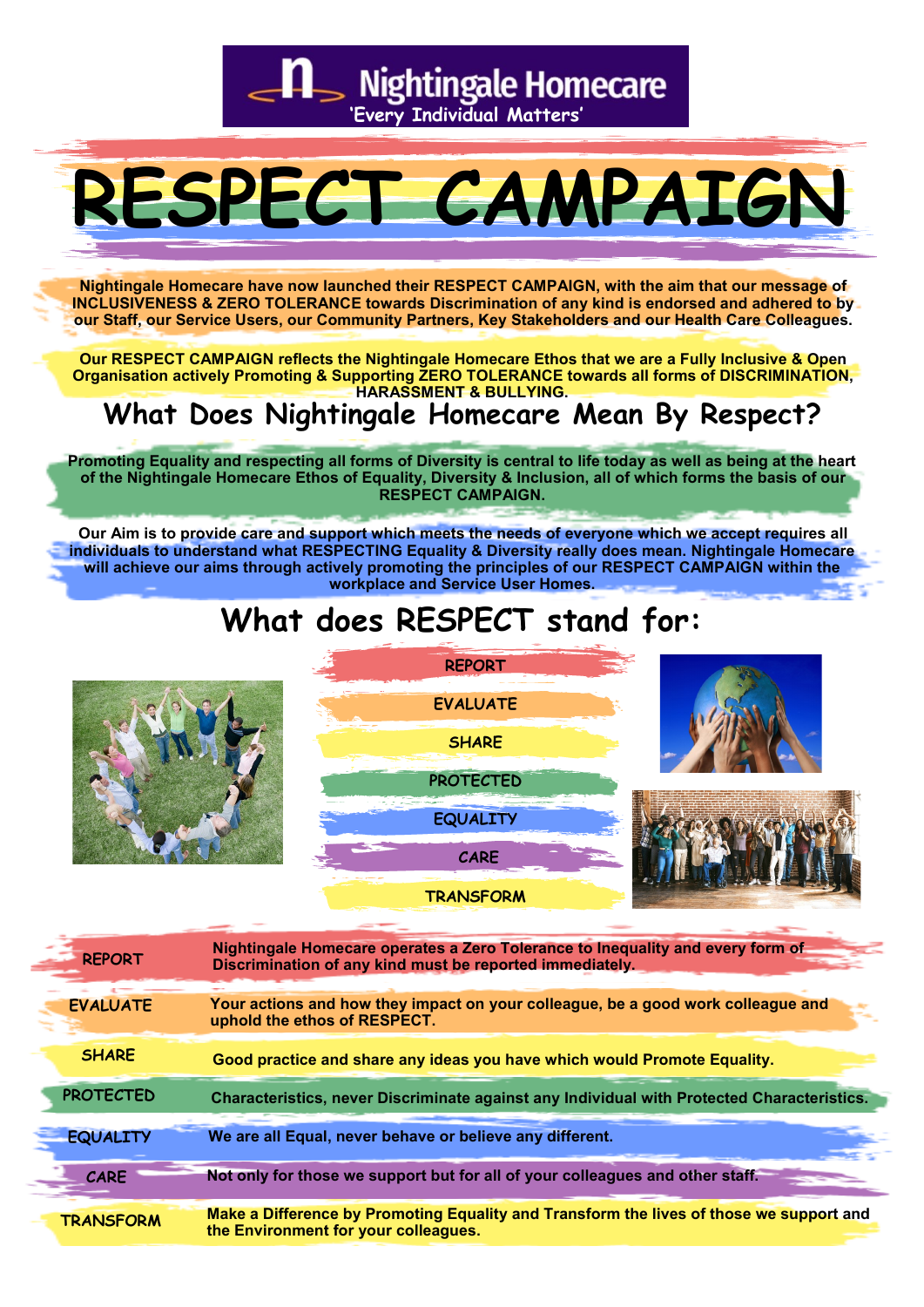#### **The Nightingale Homecare Code of Conduct for Community Support Staff, Service Users and other Healthcare Professionals includes the following principles:**

**· We will ensure Everyone is Accountable for their actions or omissions.**

**· We will Promote and Uphold the Privacy, Dignity, Rights, Health and Wellbeing of every individual who use the Nightingale Homecare Services and their support network.**

**· We will Work in Collaboration & Partnership with all of our Colleagues & Health Care Partners to ensure the delivery of Quality, Safe and Compassionate Person-Centred Care & Support Services.**

**· We will Communicate in an Open, and Effective way to Promote the Health, Safety and Wellbeing of all Individuals who use Health and Social Care services.**

**· We will Respect an Individual's Right to Privacy & Confidentiality.**

**· We will Strive to improve the Quality of Healthcare, Care and Support Services through Learning & Continued Personal Professional Development.**

**· We will Uphold and Promote Equality, Diversity, and Inclusion.**

**· We will actively Promote the Nightingale Homecare Respect Campaign which upholds our Ethos of Equality, Diversity & Inclusion.**

**· We will AIM for a fully Inclusive Environment, free from Discrimination for Everyone.**

**· We will take Disciplinary Actions against any member of our staff where their behaviour does not comply with the Nightingale Homecare Ethos of Equality, Diversity & Inclusion or notify service users & Adult Social Services of our intention to Withdraw from providing Care & Support to a Service User when their actions do not comply with our ethos.**

**· We will use Positive Recruitment where possible from our job applications which includes a range of candidates from diverse backgrounds, cultures and beliefs. This action ensures our recruitment processes are inclusive and accessible to all.**

**· We will continue to actively support BME minority Groups and causes such as Domestic Abuse, Black Lives Matter and National and Regional Pride Events.**

**· We will continue to actively plan Care and Support Services involving the Service user, family members & other individuals who form part of a Service User's Support Network, with no Judgement or Discrimination as to how Individuals choose to lead their lives.**

**· We will continue to Communicate with Service Users deploying different ways to communicate as this is a key element within their support requirements. It is often possible to discern what an individual feels or wants from their gestures or their facial expressions, tone, volume of voice, or body language and behaviours.**

**We also use where appropriate other methods of communication to ensure we provide Person Centred Care.**

**· We will offer Individuals with Communication Difficulties or Sensory Loss appropriate support if required to enable them to fully participate in a review of their Care & Support plan. Any information will be provided in a format that suits their needs and preferences. We ensure that all our staff who perform the same type of duties and who are employed in the same position are paid on an Equal Basis across all services, including benefits and their Contractual Terms.**

**· We will ensure that all members of our staff are treated fairly, regardless of their beliefs or lack of belief, or their cultural background, their sexual orientation or their lifestyle and address any possible issues as soon as possible.**

**· We will ensure our staff do not miss out on job or training opportunities and are kept informed about any important matters especially changes in their workplace. This includes those who are away from work because of antenatal appointments, pregnancy, maternity leave, paternity leave, adoption leave, Shared Parental Leave, caring for children.**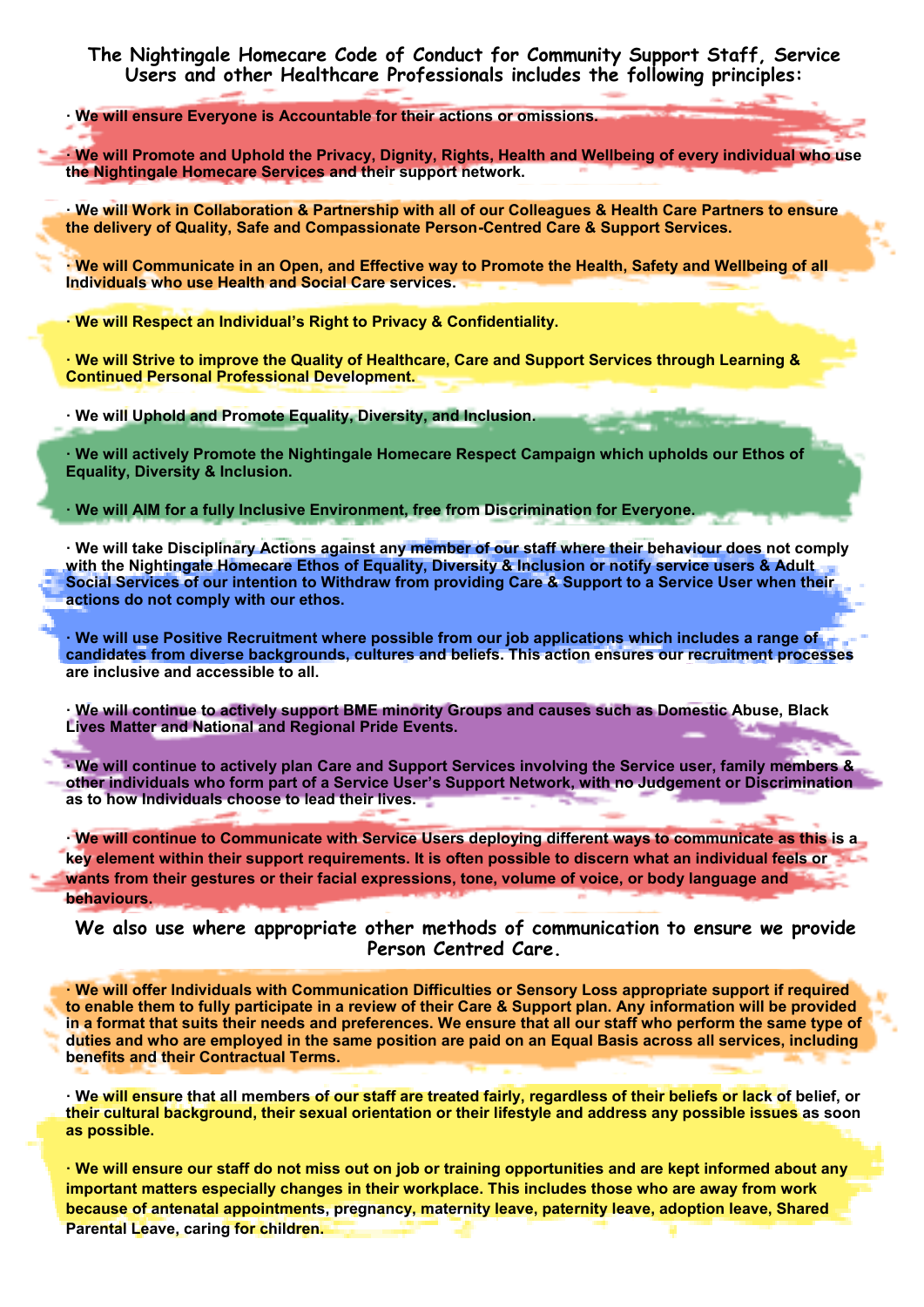#### **Equality is about treating Individuals alike according to their needs.**

**We will ensure that everyone is given equality of opportunity. For example, we may need to give information in different formats (for example Braille) or make sure there is wheelchair access to a building for an individual in a wheelchair.**

**Diversity can be described as 'Difference'.**

**All individuals are different; the many different parts of a person's character and identity make them unique. Examples of the things that make up diversity are:**

**Age, Appearance, Ability, Disability, Job Role, Health, Background, Gender, Family, Friends, Sexual Orientation, Religion, Belief, Values, Culture, Race, National Origins, Marital status.**

**Inclusion is 'being included within Society as a Whole'.**

**Inclusion also links with diversity and equality. It is important to understand an individual's differences so that you can include them and treat them equally and fairly. People can feel excluded if they are not able to join in with activities. Excluding people because of their differences is known as 'discrimination'. All workers in health and social care must make sure that they work in an inclusive way to ensure that all individuals have the opportunity to take part when they want to. This is especially true about people taking part in their own care and support so that it is truly centred on them as a person.**

**Discrimination is action that is often based on a Person's Negative Attitude towards Others.**

**The following can all lead to Discrimination:**





**It involves treating Individuals differently because of assumptions made about a person or group of people based on their differences. Negative attitudes and behaviours which unfortunately continue to exist in society can lead to individuals or groups being oppressed or disadvantaged. Some forms of discrimination are on purpose and can be easily noticed. This is known as direct or deliberate discrimination. Examples include unfairly treating a person differently because of their Race, Religion, or Sexual Orientation, and excludes People who use Wheelchairs by not providing access.**

**Other forms of Discrimination can be unintentional or accidental and are not as easy to see. This is known as indirect discrimination. For example, providing food at times that do not consider religious fasting periods may apply equally to everyone but might disadvantage certain individuals or groups.**

**You can reduce the chances of discrimination occurring by the way that you work. As a health & Social Care worker it is your duty to work in ways that promote:**

- **- Equality**
- **- Diversion - Inclusion**

**These principles should be included into everything that you do.**

#### **To achieve this, you should:**

- **· Respect Diversity by Providing Person-Centred Care.**
- **· Treat the individuals you support as Unique rather than treating all Individuals in the same way.**
- **· Ensure you work in a Non-Judgemental way. Do not allow judgemental beliefs to affect the care & support you provide.**
- **· Follow the agreed ways of working in your workplace to create an Environment that is free from Discrimination.**
- **· Work in an Inclusive Way that sees the positive input which all Individuals can make to society and to their own care.**
- **· Be Confident to Challenge, Confront or Report Discriminatory practices if you see these in your workplace.**